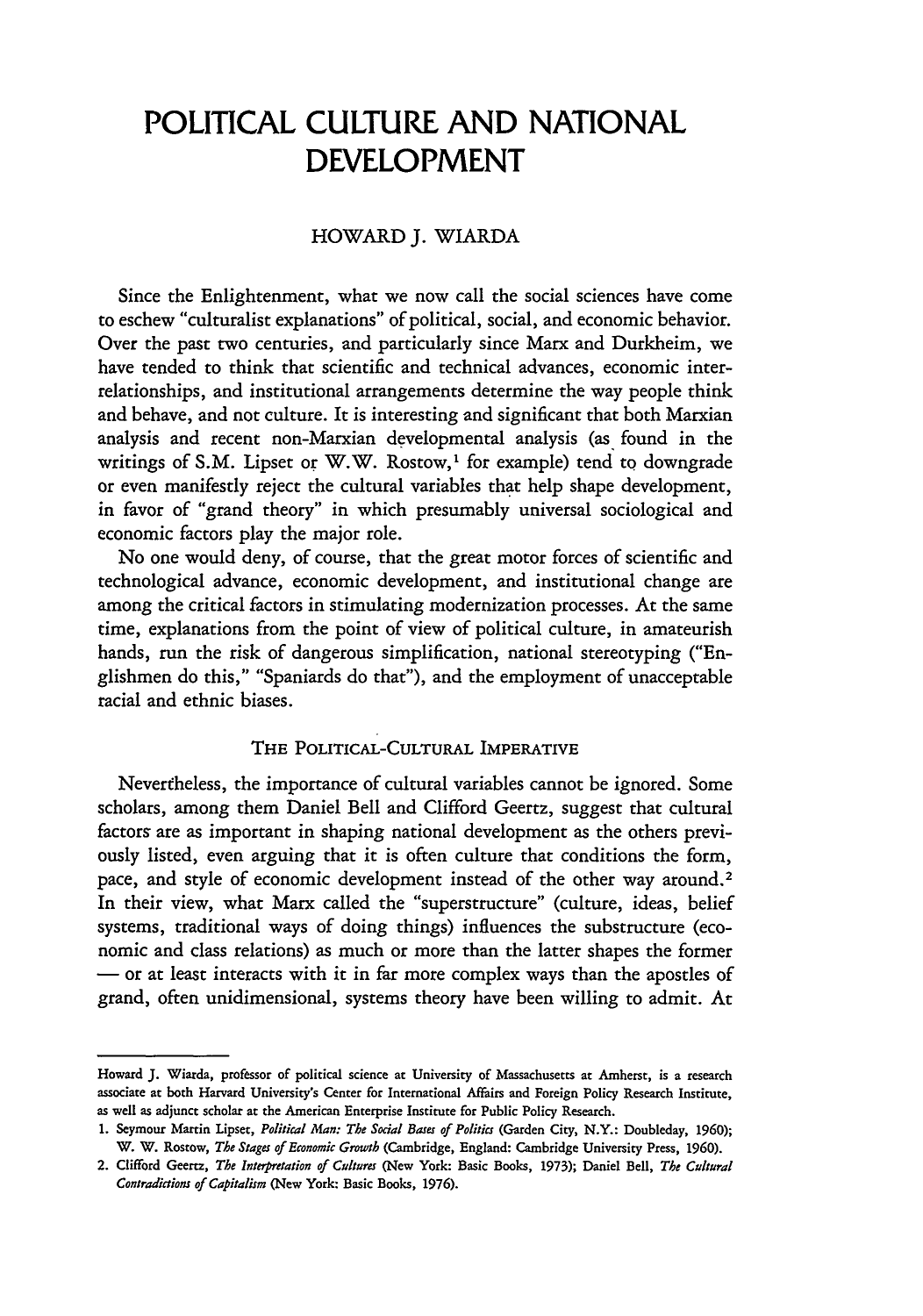the same time, in the hands of sophisticated analysts such as Lucian Pye, Gabriel Almond, Samuel Huntington, and Sidney Verba, the comparative study of political culture has moved far beyond the old, unacceptable "national character" studies to become far more precise, empirical, and rigorous, and to provide a major tool for understanding the political differences between regions and countries. <sup>3</sup>

In both Marxian and non-Marxian development theory, traditional political culture was presumed to give way under the onslaught of modernization, either through revolution or by more gradual processes. But while research project after research project over the past three decades focused on the developing nations, traditional political culture and institutions have proved to be remarkably long-lived and persistent. Rather than being swept aside by the tides of history, or consigned to history's ash cans, these institutions whether in Asia, the Middle East, Africa, or Latin America - have repeatedly shown themselves to be flexible and accommodative, most often bending to

> *It is often culture that conditions the form, pace, and style of economic development instead of the other way around.*

change rather than being overwhelmed by it. Many of these traditional institutions, such as India's caste associations or Latin America's extended patronage networks, rather than having been discarded as modernization proceeds, have themselves modernized. In the process, they have converted themselves into interest associations, and thus, have bridged the gap between traditional and modern. These institutions have provided for political-cultural continuity as well as change.

Religion was one of those "traditional" cultural forces that was supposed to disappear as modernization went forward. But who studying the Middle East, in the face of the revival of Islamic fundamentalism, can say with certainty that religion is a thing of the past? Nor can Latin America's historic Catholicism be simply waved aside as an artifact of the past; rather, the political struggle there involves different factions *within* the Catholic Church (and, increasingly, between the Church and the rising evangelical sects), not between religion and the supposedly inevitable forces of secularism. As Daniel Bell has remarked, "From Voltaire to Marx every Enlightenment thinker thought that

**<sup>3.</sup>** Lucian Pye, *The Mandarin and the Cadre: China's Political Cultures* (Ann Arbor: Center **for** Chinese Studies, University **of** Michigan, **1988);** Samuel P. Huntington, *American Politics: The Promise of Disharmony (Cam*bridge: Harvard University Press, **1981); and** Gabriel Almond and Sidney Verba, eds., *The Civic Culture* (Princeton, **N.J.:** Princeton University Press, **1963).**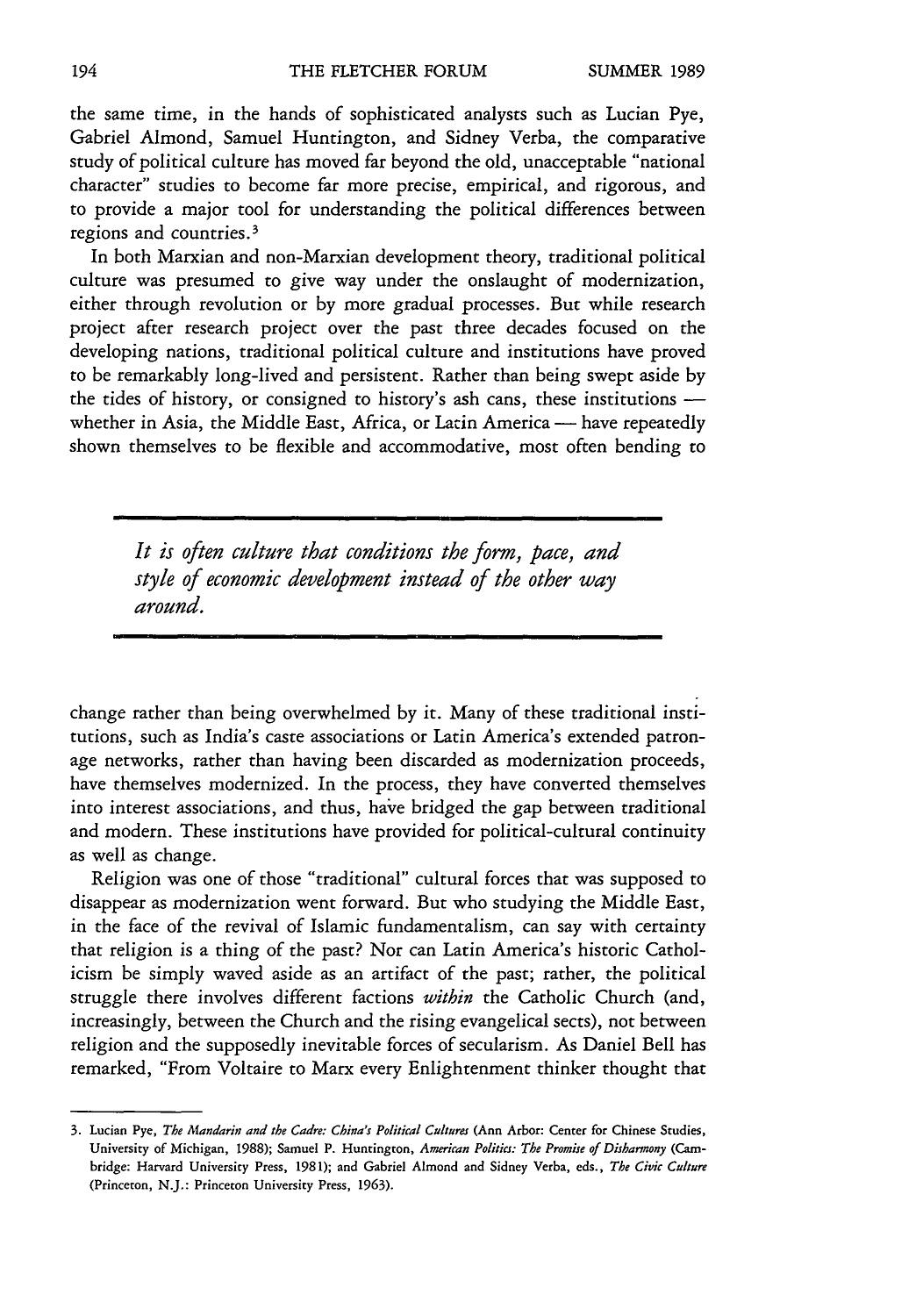religion would disappear in the twentieth century because religion was fetishism, animistic superstition. Well it's not true," Bell continued, "because religion is a response, and sometimes a very coherent response, to the existential predicaments faced by all men in all times. Empires have crumbled, political systems have crumbled, economic systems have crumbled. The great historical religions have survived."<sup>4</sup> The modernization-begets-secularization thesis has just not stood up.

Religion is, however, but one of the features of political culture on which our comparative studies of development ought to concentrate. Others include legal systems, traditional social organizations (such as the family or clan), patronage mechanisms, ideologies and belief systems, and historic forms of social and political institutions. All of these are part of a broad "political culture." Yet none of them can be accounted for entirely on the basis of scientific or technological change, or economic or class structure. In fact, much of what we find in the political culture persists independently of these other forces, often defying the best-laid schemes of the grand systems builders.

### **CULTURE,** CORPORATION, **AND LATIN** AMERICAN **DEVELOPMENT**

In my own earlier research on Latin America, I tended to emphasize those political-cultural features inherited from the feudal-medieval (and thus pre-Enlightenment) mother countries; Spain and Portugal.<sup>5</sup> These features included powerful strains of authoritarianism, elitism, hierarchy, patrimonialism, and corporatism. I saw corporatism, then as now, as the product of two main influences.

The first was Latin America's historical and cultural tradition, strongly influenced by Catholic precepts and the peculiarly Iberian history of the Reconquest, the achievement of national consolidation according to the Hapsburgian model (top-down, absolutist, and distinct from the Lockean liberalism model). This tradition was also affected by the particular (and continuing) organic relations to the state of such corporate agencies as the military orders, the Church, the town, and the universities. The political arena largely focused on the state's efforts to expand and consolidate its power over these groups, and on the corporate entities that make up society to maintain their autonomy from the state. In this sense, corporatism is a product of a particular world view derived from an Aristotelian-Thomist synthesis; it is a general pattern of political cognition comparable to liberalism or Marxism. <sup>6</sup>

The second influence leading to the persistence and even expansion of corporatism, a factor later emphasized by Philippe Schmitter and others, and

<sup>4.</sup> See the interview with Bell in *The New York Times,* 7 February **1989, C13.**

**<sup>5.</sup>** Howard J. Wiarda, "Toward a Theory of Development in the Iberic-Latin Tradition: The Corporative Model," *World Politics* 25 (January 1973): 206-35; *Politics and Social Change in Latin America* (Amherst: University of Massachusetts Press, 1982); *Corporatism'and Development: The Portuguese Experience* (Amherst: University of Massachusetts Press, 1977); and *Corporatism and National Development in Latin America* (Boulder, Co.: Wesrview Press, 1981).

**<sup>6.</sup>** See the comments of Charles W. Anderson in *American Political Science Review* (December 1978): 1478.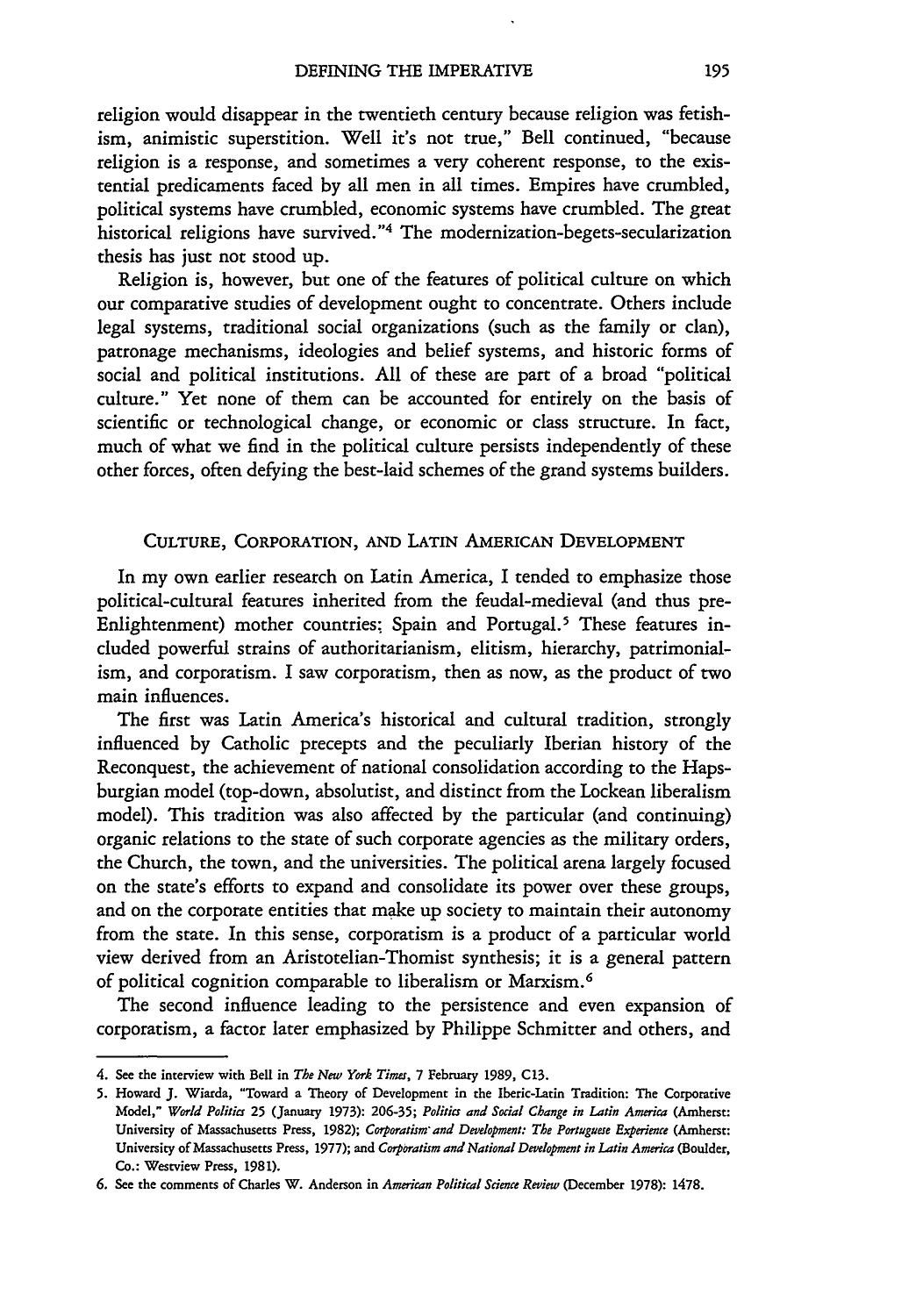elevated into a veritable cottage industry of new writings, $<sup>7</sup>$  was not historical</sup> but contemporary: the modern state's need to control and harness the Latin American development process through the creation of state-sponsored and directed trade unions, peasant associations, and other corporate bodies. This second form of corporatism was, of course, not unique to Iberia or Latin America but existed in a variety of forms in different areas.

Several influences were at work in shaping the concept of political culture I used with regard to Latin America, and particularly the emphasis on corporatism as one essential ingredient in it. The first was dissatisfaction with the other paradigms then available - developmentalism and Marxism neither of which, after a point, seemed to fit Latin America very well. Second,

*Rather than being swept aside by the tides of history, or consigned to history's ash cans, these institutions whether in Asia, the Middle East, Africa, or Latin America* - *have repeatedly shown themselves to be flexible and accommodative, most often bending to change rather than being overwhelmed by it.*

related, was the effort to develop a paradigm that *did* build upon Latin America's own history and dynamics, including its powerful, persistent traditions of organic-statism and corporatism. Third was research experience in Brazil, Mexico, Central America, the Dominican Republic, Venezuela, Argentina, Spain, and Portugal. All, in regimes of the Left and of the Right, in military contexts as well as democratic ones, seemed to have one or another form of persistent corporatist institutions.

The fourth influence was my earlier training as an historian, under Irving Leonard, Donald Worcester, Lyle McAlister, and Alva Curtis Wilgus. One cannot have studied Roman law, the writings of Thomas Aquinas, the *Siete Partidas,* the "organic laws" governing state-church or state-town relations, the *"fuero militar,"* or Spanish colonial administration without coming away with a profound appreciation of the immense, and continuing, impact of these institutions and ideas on Latin American life. Indeed, I would argue, contrary to those social scientists who believe that Latin American "history" began only with the Cuban revolution, that one cannot understand Latin America at all

**<sup>7.</sup>** Schmitter **and G.** Lehmbruch, eds., *Patterns of Corporatist Policy-making* (Beverly Hills, Calif.: Sage Publications, **1982);** but see **also** Antony Black, *Guilds and Civil Society in European Political Thought from the Twelfth Century to the Present* **(Ithaca,** N.Y.: Cornell University Press, 1984).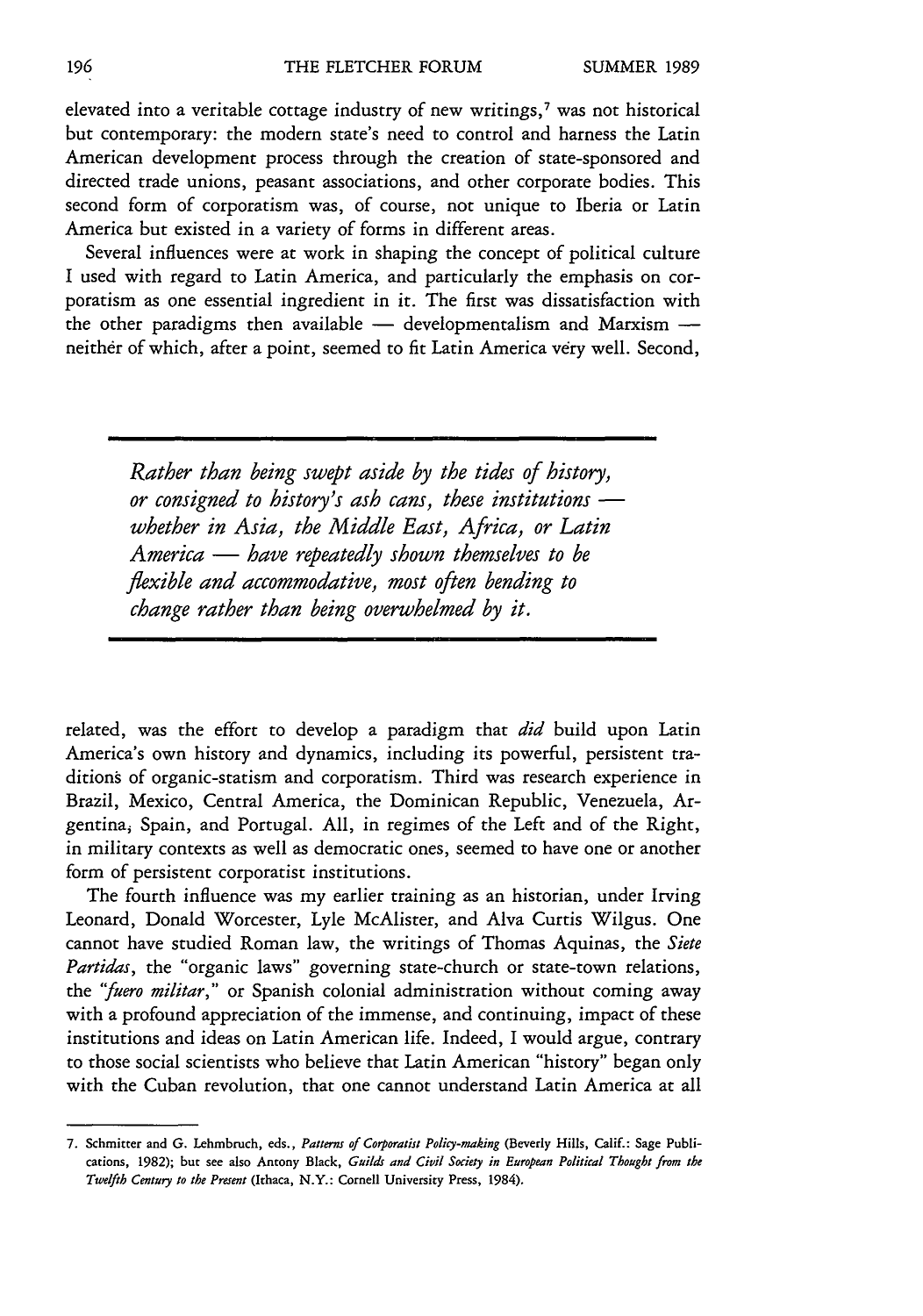unless one first comes to grips with the heavy hand of the hemisphere's history, which includes powerful political-cultural influences.

Political-cultural approaches have not always been appreciated by some Latin American intellectuals or by some North American scholars. For what such explanations do is to place responsibility for Latin America's continuing underdevelopment directly on Latin America itself rather than allowing it to be ascribed (far preferable, from the Latin American viewpoint) to **US** machinations, as in dependency theory. Latin Americans also resent the paternalism involved, the notion that the United States must be the model for them to follow, and that they themselves have nothing to contribute. Ironically, when a theory did come along, such as corporatism, that *was* derived from Latin America's own history and traditions, the region decided it did not like that theory and rejected it.<sup>8</sup>

Some **US** scholars also had problems with the corporatism idea. The Marxist Left, of course, had to reject it because the theory clashed with their faith that it was class structure that determined political culture and never the other way around. Now, however, some enlightened Marxists have rediscov-

*One cannot understand Latin America at all unless one first comes to grips with the heavy hand of the hemisphere's history, which includes powerful politicalcultural influences.*

ered the independence of culture as a political variable. The noted *"dependencia"* writer Enzo Faletto has just published an article on political culture and democratization in which he concludes that "structural conditions are insufficient for democracy to arise and take effect. "

Non-Marxist scholars also had very mixed feelings. Although not rigid economic determinists, they nonetheless often tend to believe that socioeconomic forces are the chief explanatory factor in development and that culture is important only because it seems to "get in the way." As liberals, they cannot abide the determinist elements present in some political culture writ-

<sup>8.</sup> For an attempt at an explanation of why corporatism evoked such strong feelings, see Mitchell A. Seligson, "Political Culture and Democratization in Latin America," in James Malloy and Eduardo Gamarra, eds., *Latin American and Caribbean Contemporary Record,* 7 (New York: Holmes and Meier, 1989). My own attempt to wrestle with corporatism's receptivity as a theory is in "Interpreting Iberian-Latin American Relations: Paradigm Consensus and Conflict," in Wiarda, ed., *The Iberian-Latin American Connection* (Washington, D.C.: American Enterprise Institute for Public Policy Research, 1986).

**<sup>9.</sup>** Enzo Faletto, "Cultura polftica y conciencia democritica," *Revista de* la *CEPAL* 35 (August 1988): 77-82.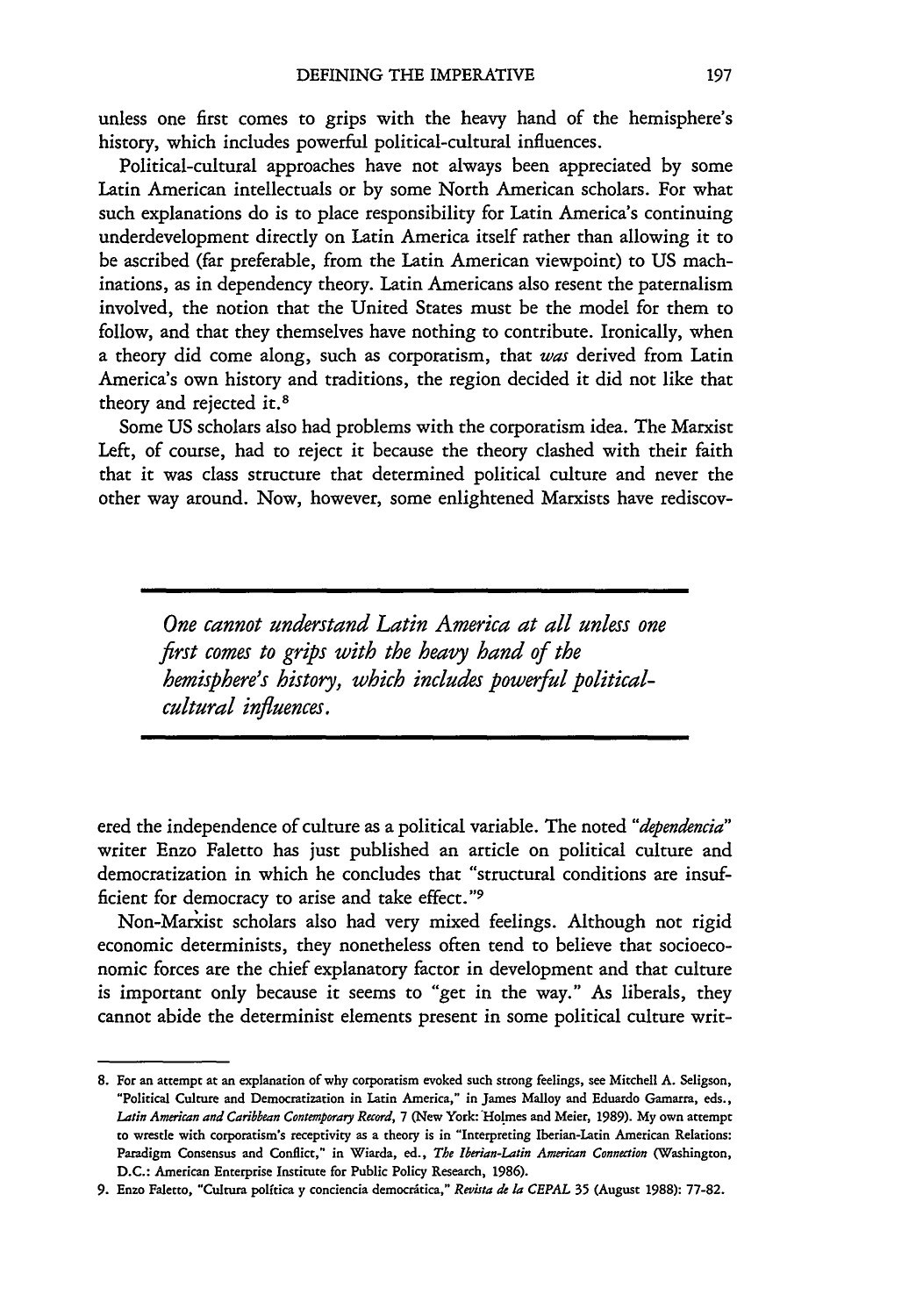ings which seem to suggest that, despite their diligent reform efforts, Latin America seems *always* fated to be authoritarian, elitist, and organic-corporatist. If that is so, then how can political-culturalists explain Latin America's inspiring, recent transition to democracy?

At this point, several of the more fevered criticisms of political culture research need to be addressed. Political culture is certainly not a "racist" explanation as some of the old national character studies might have been. Rather, it looks systematically and empirically, with the appropriate qualifications, at *patterns* of political beliefs and orientations; it tries to understand other societies on their own terms. If such examinations of cultural factors are "racist," then the entire field of cultural anthropology might as well pack up its tents.

Nor does emphasis on political culture imply a deterministic "culturalist" explanation. Rather, it simply says that political culture is one important variable among several (class, economic factors, political institutions) that shape political outcomes and, therefore, is deserving of serious attention. Just because a scholar *chooses* to write about political culture because that person finds it interesting does not mean he or she thinks other factors are unimportant. So far as I know, not a single serious scholar who writes about political culture has claimed that this factor is important to the exclusion of all others; nor has there been on the part of scholars of political culture an attempt to elevate politicdl culture into a single-causal explanation.

Rather, political culture is generally viewed as an important factor which, under the impact of both Marxist and non-Marxist political economy or systems theory, has not received the attention it deserves. As a matter of fact, most serious scholars in this field see political culture, economic and class determinants, and political-institutional factors as interrelated in all kinds of complex and changing ways. They would prefer to remain open-minded concerning the question of whether it is the economy that determines the culture, for example, or the culture that helps shape the kind of economy and developmental patterns that emerge. It seems to most of us that these questions need to be kept open for discussion, investigation, and empirical testing, and should not become simply a matter of assertions that border on religious faith.

Nor are political-cultural explanations ruled out by the recent transitions to democracy in Latin America. First, the more careful analysts of political culture have always recognized that, at least since the nineteenth century, two traditions - an authoritarian-corporatist one and a liberal-democratic one  have uneasily coexisted in Latin America, often alternating in power. At present, the liberal-democratic one is (temporarily?) ascendant. Second, while at the formal-institutional level (and in some cases more deeply than that) democracy in contemporary Latin America has triumphed, below the surface many institutions - the Church, the Army, labor relations, lord-peasant relations, the state structure  $-$  often remained dominated by authoritariancorporatist-patrimonialist features. Third, change has occurred, including in Latin America's political culture. The area is now more urban, affluent, literate, developed, and modern than it was thirty years ago, when the last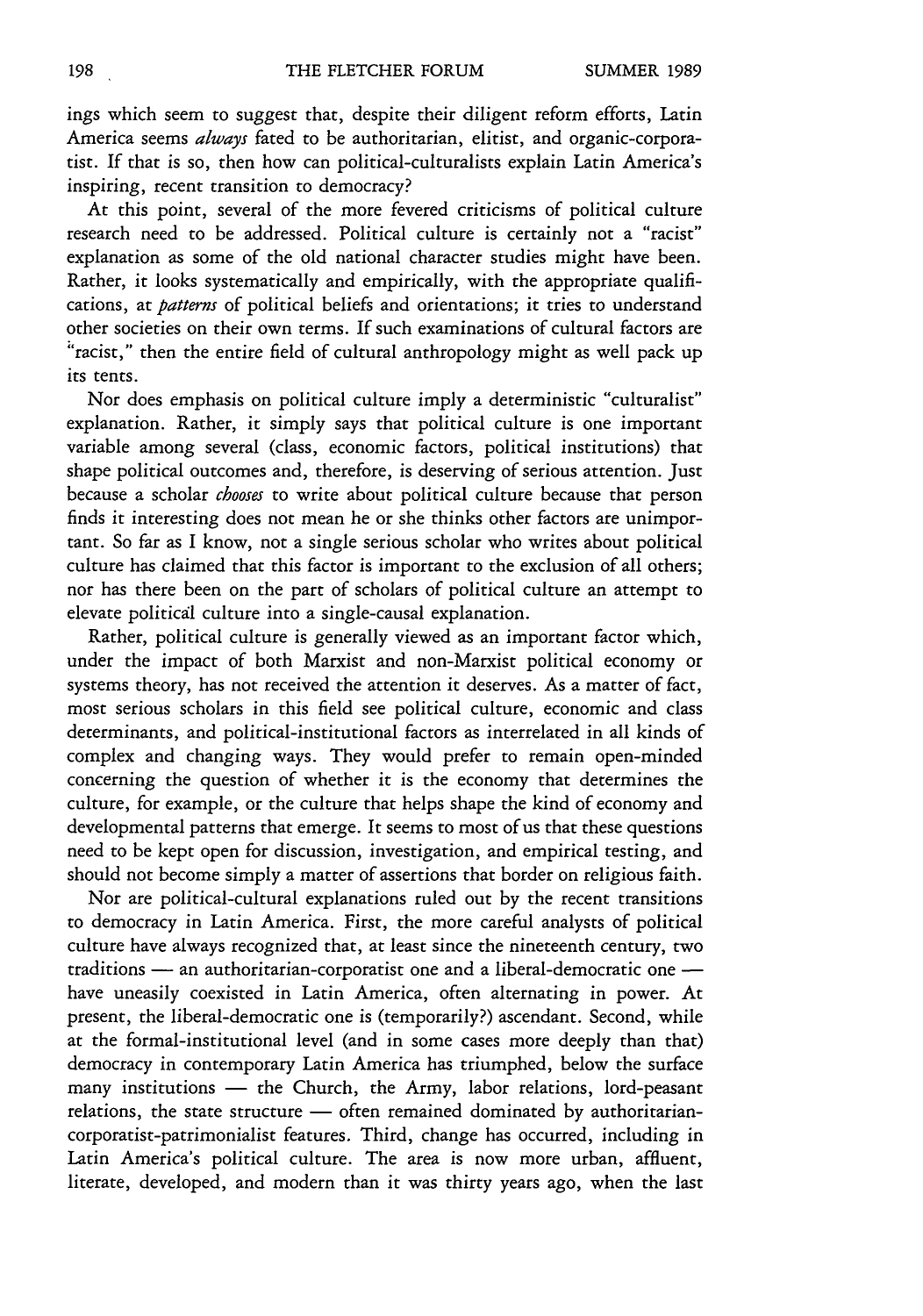great, but soon aborted, movement toward democratization began. Opinion surveys in country after country show that democracy has a firmer foundation now than it had during the heyday of the Alliance for Progress in the early 1960s. As socioeconomic development and modernization have gone forward, the political culture has also been transformed, albeit shakily in some countries, toward support of democracy. Again, the more sophisticated analysts of political culture have consistently recognized that political culture is not static and unchanging but always shows both continuous and changing features.

#### A **RENAISSANCE** OF POLITICAL **CULTURE**

Political culture is presently enjoying a renaissance. Samuel Huntington, Aaron Wildavsky, Harry Eckstein, and Lucian Pye - all among the leading figures in the profession - have recently published major books and articles using the political culture approach.<sup>10</sup> Westview Press, perhaps the leading publisher of Latin American and developing-areas books in the country, has

> *The more careful analysts of political culture have always recognized that, at least since the nineteenth century, two traditions* - *an authoritarian-corporatist one and a liberal-democratic one* — *have uneasily coexisted in Latin America, often alternating in power. At present, the liberal-democratic one is (temporarily?) ascendant.*

recently begun a new political-culture series; Harvard University's Center for International Affairs also has initiated a faculty seminar on political culture. Three major articles dealing with political culture have been published in the *American Political Science Review* in the past two years; in the most recent of these, Professor Ronald Inglehart of the University of Michigan argues that "it is time to redress the balance in social analysis" - toward greater attention to political-culture variables. His empirically-based research indicates that political culture is a crucial link between economic development and democracy, that political culture is an important independent variable, and that

**<sup>10.</sup>** Samuel **P.** Huntington, "Will **More** Countries Become Democratic?" Political Science Quarterly **99** (1984): **193-218;** Wildavsky, "Choosing Preferences **by** Constructing Institutions: **A** Cultural Theory **of** Preference **Formation,"** *American Political Science Review* **81** (March **1987);** Harry Eckstein, **"A** Culturalist Theory **of** Political Change," *American Political Science Review* 82 (September **1988): 789-804; and** Pye, *The Mandarin and the Cadre.*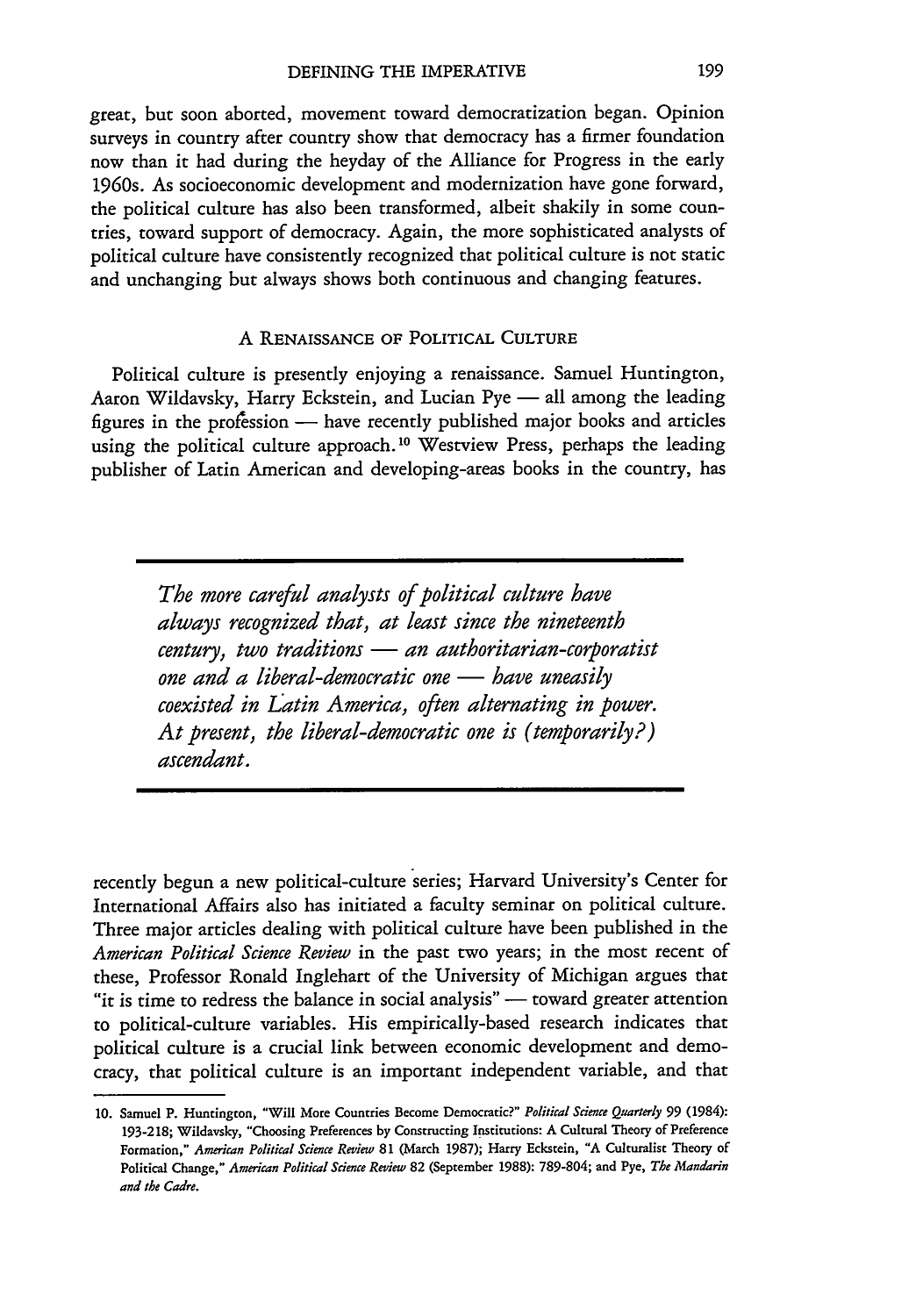the peoples of different countries and areas have reasonably durable cultural attributes that often have major economic and political consequences. **I**

In anthropology, Clifford Geertz's emphasis on "thick description" - essentially political culture  $-$  has been widely lauded.<sup>12</sup> In economics and sociology, Tony Barnett's recent book on development stresses that the development process cannot be understood in terms of technological advances alone but that economic, political, *and* cultural factors must also be taken into account. **<sup>13</sup>**

Even psychoanalysis, which has always assumed that its categories were universal, has now moved toward greater cultural relativism. "The prevailing psychological maps we assume in the West to be universal simply do not apply to people in much of the world," states New York psychoanalyst Alan Roland. "You just can't do psychotherapy with a person from Vietnam or El Salvador as you would with a Boston housewife," says Harvard Medical School psychiatrist Arthur Kleinman; "the ethnocentric arrogance of Western psychotherapy is being challenged head on by the growing recognition of the problems of treating non-Western immigrants." Kleinman concluded, "There are some psychiatric disorders, like depression and schizophrenia, that are universal; but even among them the power of culture to radically shape symptoms is profound."<sup>14</sup>

Meanwhile, even in Latin America where dependency theory ("blame it all on the United States; never look inward - at least not publicly!") holds sway, some grudging recognition of the political-cultural variable is beginning to surface. Chilean scholar Norbert Lechner has just published an influential book on political culture and democratization<sup>15</sup>; already noted is the fact that one of the leading advocates of the primary importance of economic factors in determining political outcomes, Enzo Faletto, is now arguing that the "structural factors" stressed by dependency theory are inadequate to explain democracy's rise and consolidation in the area. More traditional Latin American  $thinkers$  - Zea, Paz, Faoro - have long wrestled seriously and honestly with the weight of their own countries' political culture.

Even more important have been the effects of the recent East Asian economic miracles on Latin America. Latin America cannot and does not wish to emulate East Asia sociologically, but it does recognize it is losing out economically to the various Asian "tigers" and suffering by comparison with them. East Asia had all the features that Latin American dependency theory complains about  $-$  **US** multinationals, dependency on US markets, etc.  $-$  and yet Asia turned these features to developmental advantage while Latin America still insists on blaming them for its underdevelopment. But if East Asia and Latin America

**<sup>11.</sup>** Ingelhart, "The Renaissance **of** Political Culture," *American Political Science Review* **82** (December **1988): 1203-30.**

<sup>12.</sup> Clifford Geertz, *Negara: The Theatre State in Nineteenth Century Bali* (Princeton, **N.J.:** Princeton University Press, **1980).**

**<sup>13.</sup>** Barnett, *Social and Economic Development* (New **York:** Guilford Publications, **1989).**

**<sup>14.</sup>** See the story in *The New York Times,* 7 **March 1989,** Cliff.

**<sup>15.</sup>** Norbert Lechner, *Cultura politica y democratizacidn* (Santiago, Chile: CLACSO/FLACSO/ICI, **1987).**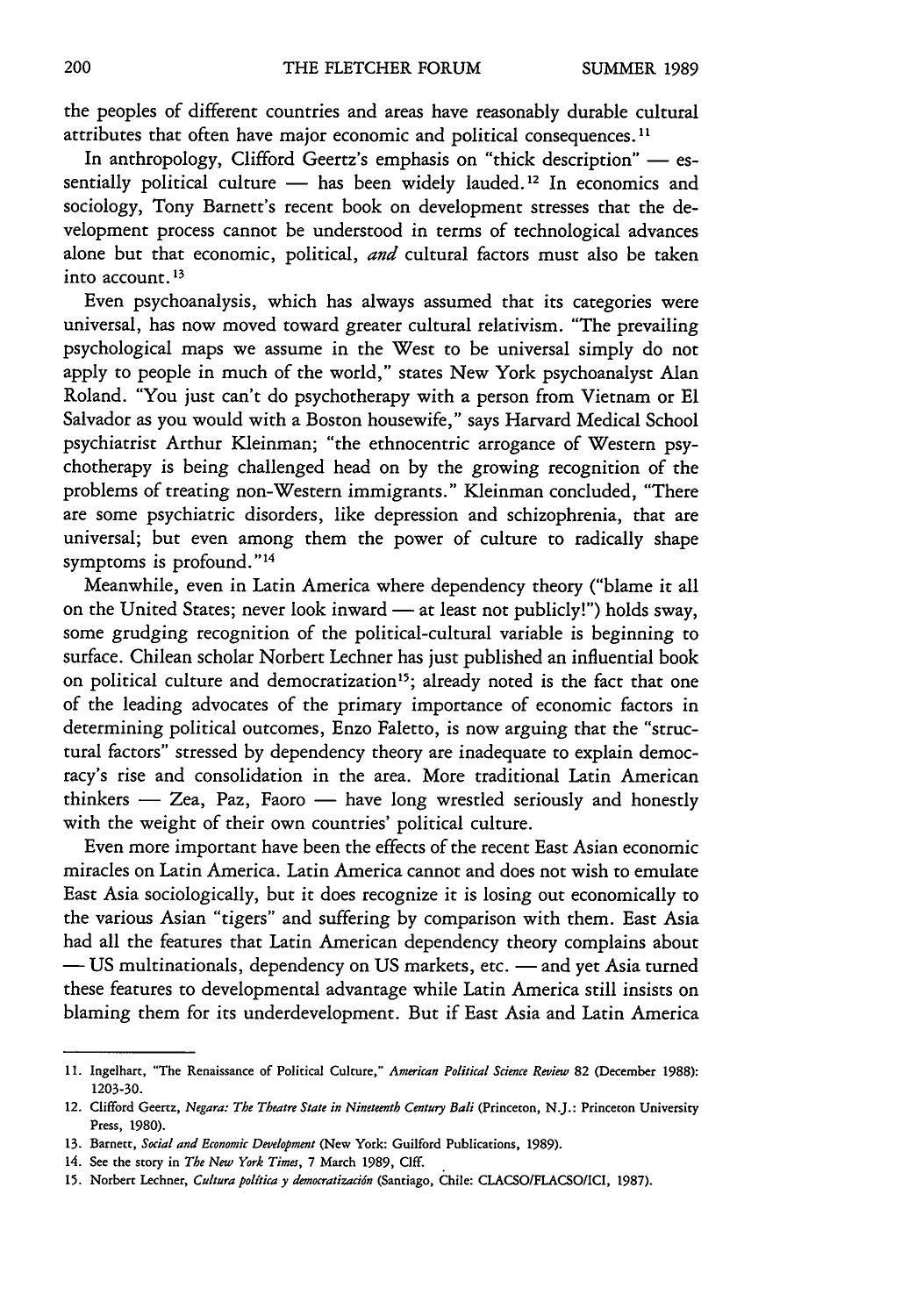had these "structural features" in common, and one turned them to advantage while the other remained mired in underdevelopment, then it must be factors other than the structural ones that explain their differences. Among scholars as well as many Latin Americans, even though the latter cannot always bring themselves to say so publicly, the sense is growing that the missing explanatory variable may well be culture.

#### **CONCLUSIONS**

It seems obvious to me that political culture remains an important variable in explaining development, or the lack thereof. If the red herrings and straw men ("racism," "culturalism") can be stripped away, political culture in welltrained hands (devoid of national stereotyping or determinism) can be a powerful source of explanation and interpretation. Anyone who would study Latin America, for example, without paying serious attention to key politicalcultural variables simply does not understand the area. Such variables must include religion and the Catholic Church, the code law legal system, the values and preferences that Latin Americans hold, the critical role of *"fueros"* and the corporate organization of society, and the role of history and tradition.

At the same time, political culture should not be thought of as *the* only

*Even psychoanalysis, which has always assumed that its categories were universal, has now moved toward greater cultural relativism.*

explanatory variable, to the exclusion of class structure, political institutions, economic development, and doubtless other factors as well. A partial but still incomplete explanation derived from political culture should not be elevated into the status of a single or all-encompassing one. This is, it seems to me, where the interpretation offered in Lawrence E. Harrison's book, influential in some quarters, goes astray.16 First, although Harrison says in his preface that he recognizes other forces besides culture are important in explaining Latin American underdevelopment, those factors never figure subsequently into his analysis; it is plain from his analysis that he believes culture is *the* most important factor. Second, Harrison pictures Latin American culture as static and unchanging when, in fact  $-$  as in the recent transitions to democracy - that culture is undergoing profound transformation.

**<sup>16.</sup>** Lawrence **E.** Harrison, *Underdevlopment Is a State of Mind: The Latin American Case* (Lanham, **Md.:** University Press **of** America, **1985).**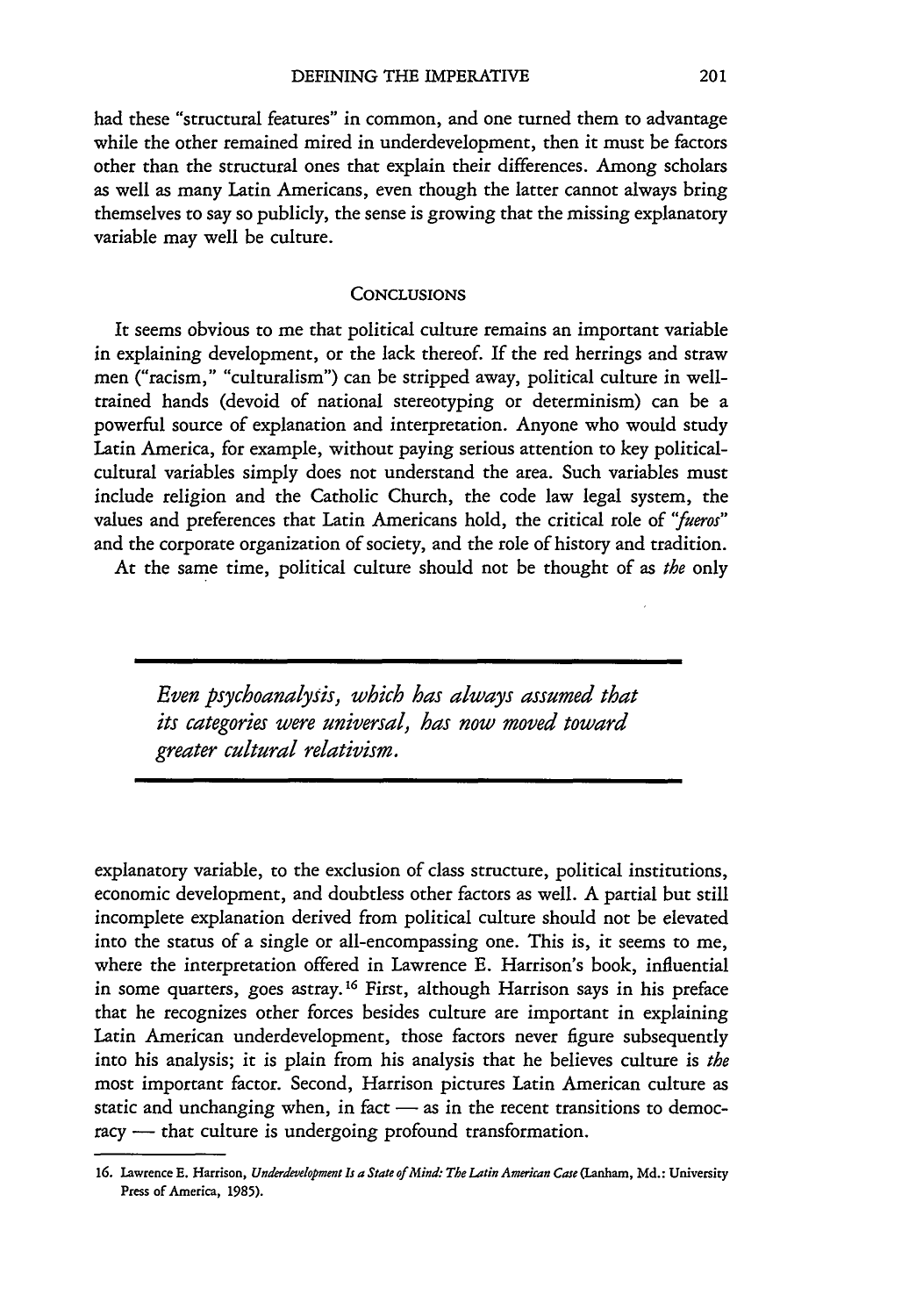Third, it is clear that Harrison is immensely hostile to Latin American culture, wants to abolish it entirely as if Latin America were some *tabula rasa* whose cultural slate could be wiped clean, and argues essentially that Latin America cannot develop until it takes on US-like virtues. Clearly, this will not do: Latin America cannot simply start anew as if there were no history, sociology, or culture there that is important or worth preserving. The issue is not whether to abolish Latin American culture and start anew (impossible, of course) but to adjust to and work within Latin America's existing institutions and culture, while trying to nudge the region toward greater efficiency. Surely, this is a more interesting and complex view of political culture than

*If the red herrings and straw men ("racism," "culturalism") can be stripped away, political culture in well-trained hands (devoid of national stereotyping or determinism) can be a powerful source of explanation and interpretation.*

the rigid and unidimensional picture presented in the Harrison book, and represents a more realistic approach to Latin American development. It may surprise some analysts to read this author's criticism of a culturalist explanation, especially given the fact that he and I are sometimes lumped together in the same footnotes. In fact, Harrison's book goes so far beyond my own sense of the usefulness of political culture as *part* of a broader, more complex, and multifaceted explanation that I wish here to disassociate myself from his position. **17**

On the Latin American side, there are also problems. Not only are "dependency" (dependency, of course, exists in Latin America; *dependency* does not) and structuralist interpretations still prevalent, but Latin America has yet to come to grips with its own political culture. Corporatism was one of the characteristics of historic Latin American political culture, but in the Latin American mind corporatism has been associated with authoritarianism and militarism. So as Latin America has repudiated its authoritarian regimes in the past decade, it has also felt obliged to repudiate corporatism.

In their rush to embrace the new "transitions to democracy" literature, however, Latin American scholars and public officials have not faced squarely the fact that they have essentially moved from an older authoritarian (or state)

**<sup>17.</sup> A** similar critique of the Harrison **book to** the one offered here is Daniel H. Levine, "If Only They Could Be **More** Like Us!" *Caribbean Review* **25** (Spring **1987): 19ff.**